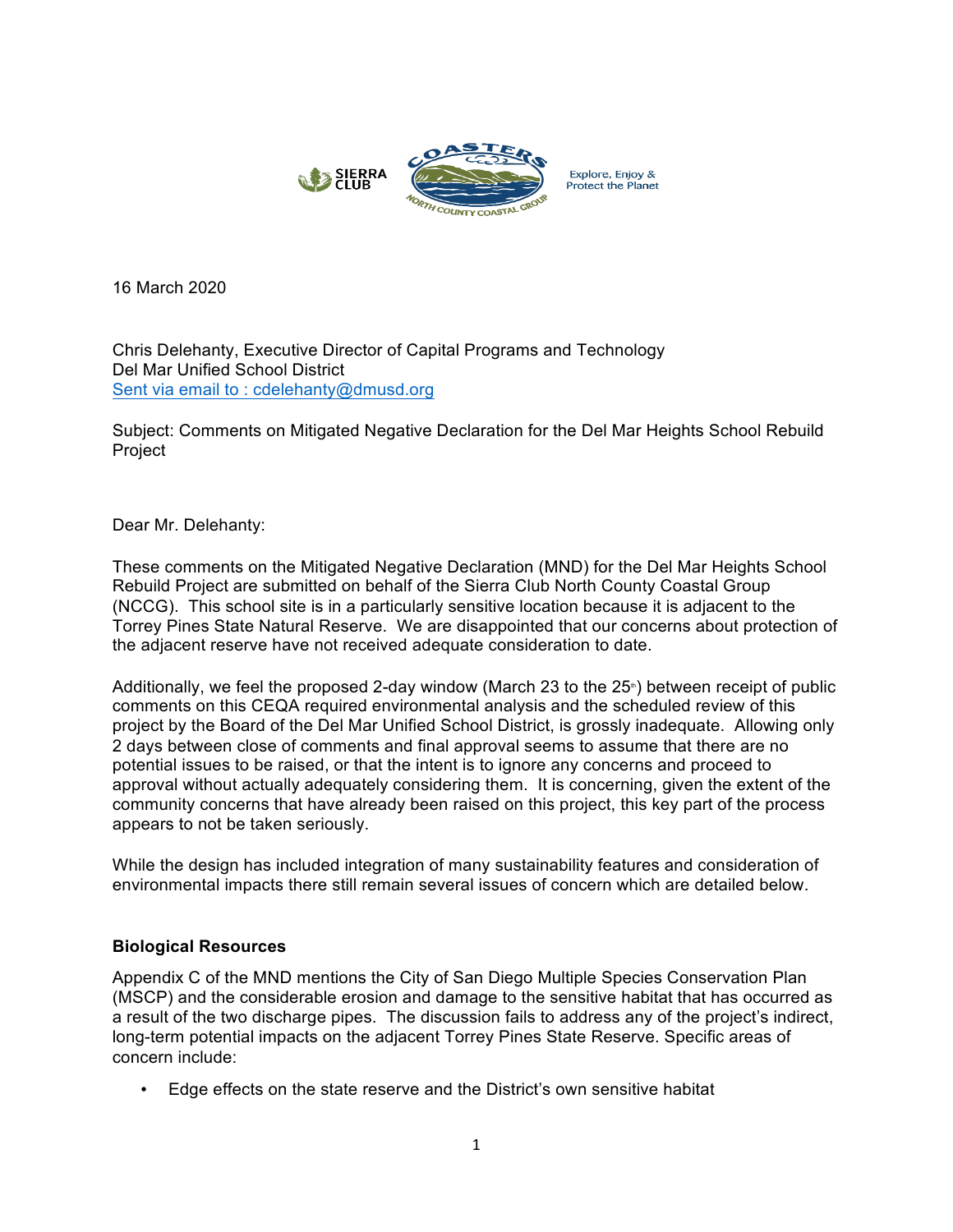The MSCP includes very specific provisions to mitigate the edge effects of adjacent development on sensitive habitat. The MND gave a cursory review of some of these issues but provides insufficient detail to ensure these have all been considered and complied with nor has it required these to be incorporated into project design. These provisions are found in the MSCP Section 1.4.3 Land Use Adjacency guidelines (see:

https://www.sandiego.gov/sites/default/files/legacy//planning/programs/mscp/pdf/subareafullvers ion.pdf) and are included as Attachment A. Issues of concern specifically called out in the MSCP include drainage, toxics, lighting, noise, barriers, invasive, brush management and grading/land development. Please include detailed review of all of these edge effect conditions and provide a mitigation measure (MM) to ensure they are included in both the project design and on-going operation/ and maintenance of the site.

• Potential indirect impacts from Canyon Rim trail

We are pleased to see inclusion of this trail as one way the school can better engage the students with the sensitive habitat on their boundary. We all want to see more opportunities to get children out into nature. But trails create their own issues with erosion, noise, pet waste, and trash. The MND has failed to consider these potential indirect impacts. What measures will be provided to address these issues? What type of fence will be installed to effectively prevent public access to Torrey Pines State Natural Reserve at unauthorized locations?

• Insufficient protection from spread of invasive plant species

We appreciate the commitment on page 55 of the Initial Study that, "A biweekly maintenance schedule will be established to weed and remove all possible invasive plant species." But please clarify that "invasive plant species" will include all species identified by the California Invasive Plant Council.

• Use of toxic chemicals

There is growing scientific evidence and public concern about the extent of exposure to toxic chemicals, particularly by children. Since such chemicals are often sprayed, the drift and run-off frequently impact adjacent lands. Please consider programs like the City of Irvine's Toxic Free effort to limit the use of herbicides/pesticides on site.

• Endangered short-leaved liveforever

The Initial Study is technically correct that no habitat for the State Endangered short-leaved liveforever (*Dudleya brevifolia*) is located within the project footprint. However, unoccupied but suitable habitat for the species is found on school property outside of the project area and every effort should be made to protect these areas from any edge effects, especially during construction and by barring planting or controlling colonization by invasive plant species on the entire school property. We also encourage you to go a step further to restore the species to a small area of suitable habitat bordering the existing kindergarten facilities. This area supports a small remnant natural cliff edge outside the existing fence of highly suitable habitat for the shortleaved liveforever and is a great opportunity to engage students in a meaningful nature experience. In addition, it could be used as mitigation for the indirect impacts to sensitive habitat resulting in a win-win for everyone.

• Brush Management

Please clarify whether any brush management will be needed to improve wildfire safety for the school. If needed, any brush management zones must be included within the project design and footprint of existing disturbed areas.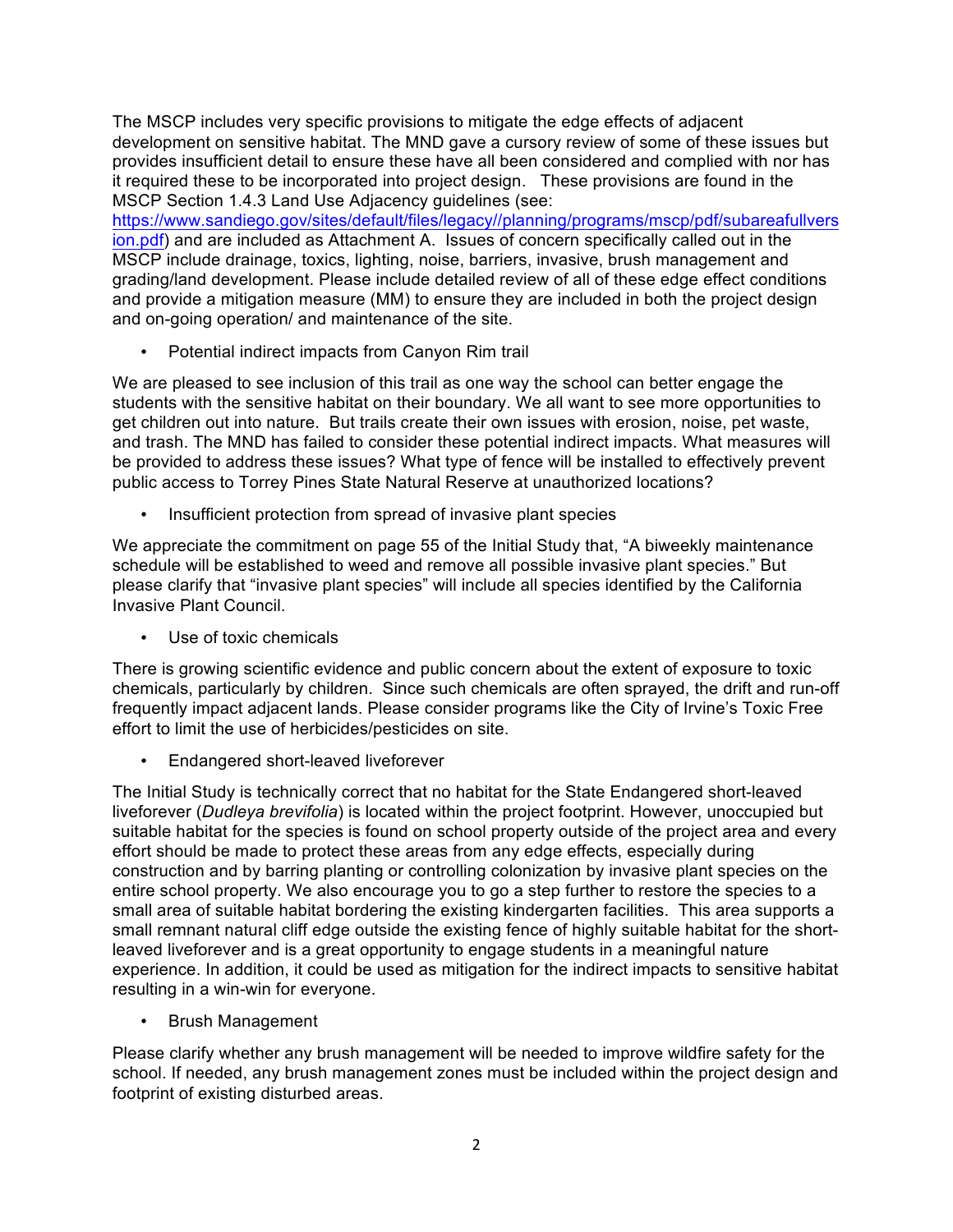# **Traffic/Transportation**

• Insufficient parking analysis and support for Transportation Demand Management

Review of this site design brings the old Joni Mitchell song to mind - they paved paradise and put up a parking lot. The current site design provides for a huge increase in parking creating a total of 80 spaces when the school only has a staff of 47. The current constrained site has empty spaces reserved for high donors, an outdated discriminatory practice. The site design does not mention these spaces so it is uncertain the intent for these parking spaces. Furthermore, this new facility is being designed assuming that these old ways of doing things are acceptable.

People taking their children to and from schools causes traffic congestion on nearby streets and results in site designs increasing paving to accommodate cars. We would like to see this school, and all schools, prepare a Transportation Demand Management plan (TDM) and look at opportunities to reduce the number of vehicle trips to the site. We recognize that this is a challenging site to do this as the closest transit route is .6 miles away and there is no bicycle lane on Boquita or other nearby streets. But other elementary schools have come up with unique approaches such as creating a "living" school bus where parents walk their children to school along a predetermined route and the children and parents can jump on and off the bus as it goes from the neighborhood to the school.

# **Air Quality**

• No idling restrictions

The MND includes that during construction "contractors are anticipated to minimize nonessential idling…" but there is no monitoring plan included to ensure such compliance.

Of greater concern is once the site is in operation, it is common practice for cars to be idling on and adjacent to the school site. We realize that the threshold for a local CO2 hotspot is so high that this would not be reached. However, there are numerous pollutants of concern that have not been evaluated. CARB just recently funded a project to increase local no idling ordinances, particularly around schools. Even when not required this is a good practice to put into place as it is known that proximity is a key concern in assessing actual air quality impacts, especially for sensitive receptors like children. Therefore, making a real effort to reduce auto trips and vehicle idling, could greatly improve local air quality and reduce the impacts on children's health from the pollutants associated with car exhaust.

# **Green House Gasses (GHG)**

• No discussion of consistency with city of San Diego Climate Action Plan

The only mention of the city of San Diego Climate Action Plan (CAP) that we found is on page 27 of Appendix B. This justifies the use of the city's Brightline methodology for using 900 MT CO2 as the screening threshold and thereby eliminating the requirement to even evaluate Green House Gas (GHG). But none of the other requirements of the CAP seem to even be considered. Please include analysis of the consistency with the City of San Diego's CAP.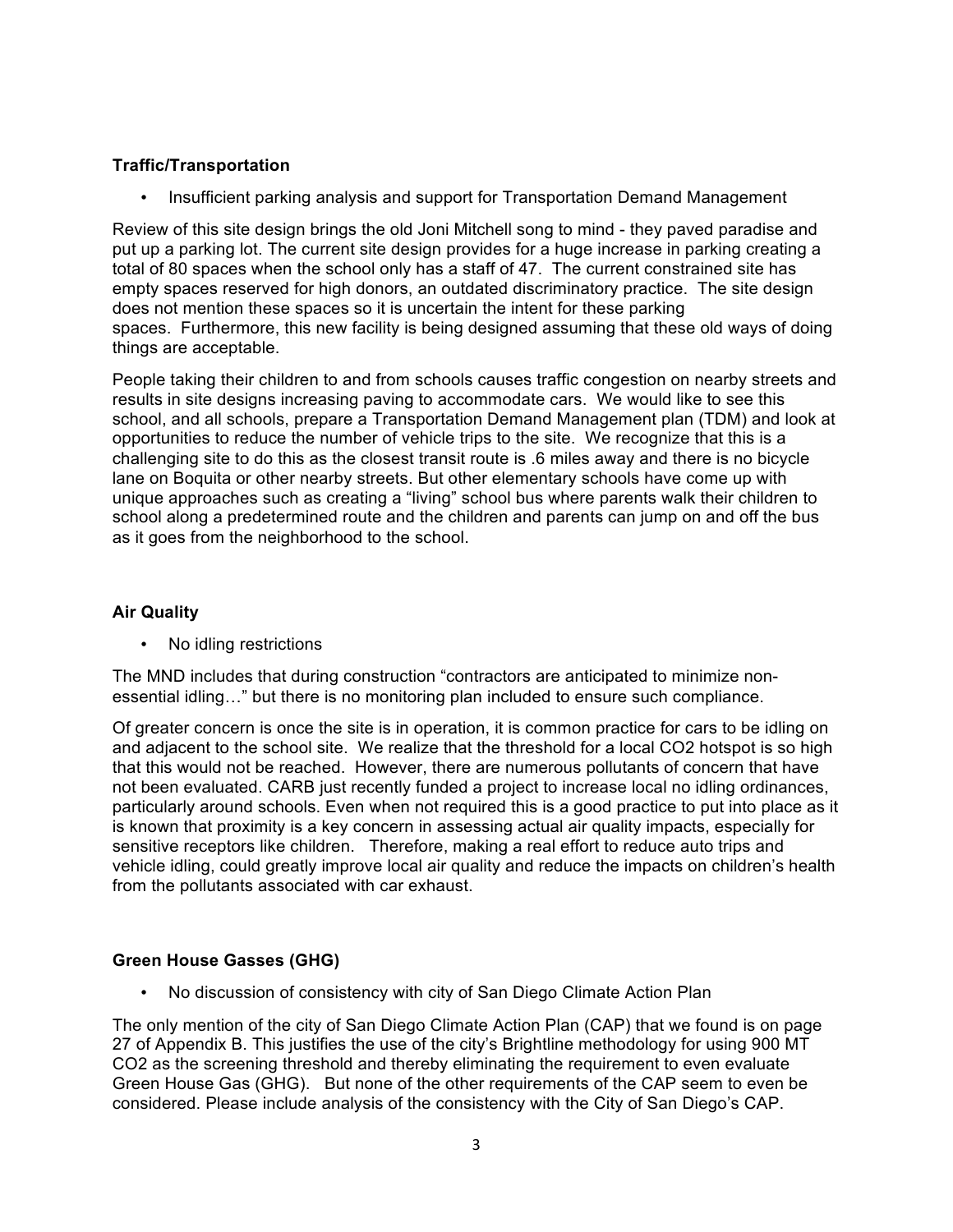• Reliance for regional reductions on discredited SANDAG Sustainable Community Strategy (SCS)

The Appendix B discussion about the SANDAG SCS is really inaccurate considering that it has now been widely reported that the SCS did not achieve the GHG reductions that were assumed.

• Project fails to adequately evaluate GHG impacts for the life of the project

GHG emissions from project operations will continue for the life of the project. The MND has only analyzed compliance with threshold standard for 2021 and 2022 the year the project is expected to become fully operational. Since school facilities often have a life of 50 years, the analysis should have considered how the project will meet GHG reduction requirements for 2030 through 2050. Appendix B page 19 acknowledges the challenge to meet the 13% per capita reduction required by SB 375 by 2035. But there is no analysis of these potential future impacts of GHG emissions once it concludes the emissions are below the "Brightline" threshold. The question which needs to be resolved is will this project add to a cumulative failure to meet these future emission targets?

There are several ways the project could be designed to be in compliance with GHG reduction thresholds for the life of the project. This could include things like reducing the initial emissions to a level consistent with what is required at the mid-life of the project which could be achieved in a number of ways. For example, by achieving full building electrification that would increase the benefits from the planned CCE, or by complying with Tier 2 green building standards for all buildings on the site.

# **Water Quality**

• Potential impacts of on-going maintenance of stormwater system and outflows to the sensitive habitat

The MND fully discloses the issues associated with the two failing discharge pipes and the erosion damage they have caused. This impacts the sensitive habitat on site and extends beyond the project boundary into the adjacent Torrey Pines State Natural Reserve. Impacts from the recent rains show this damage is now even worse than when it was evaluated for the MND. There needs to both be mitigation for this past damage, and a MM that ensures it will be addressed through proper inspection and maintenance of these facilities.

• Inadequate information on stormwater analysis

The proposed project greatly increases the amount of impervious cover and includes major modifications of the storm water control system. Yet no details have been provided that allow verification of the adequacy of the proposed system design. There are no basic calculations about volume and velocity of flow and how these have been attenuated by the proposed modifications. This is of particular concern given the slope of the area outside the fence where discharge is proposed, and the history of storm drain failures in this area. The MND assumes this will be addressed by the required stormwater permit. However, the CEQA process is required to provide sufficient information for the decision makers to make an informed decision when they are asked to approve this project. We are concerned that the calculations need to consider the anticipated change in storm intensity associated with climate change for the anticipated life of this project which could be 50 years.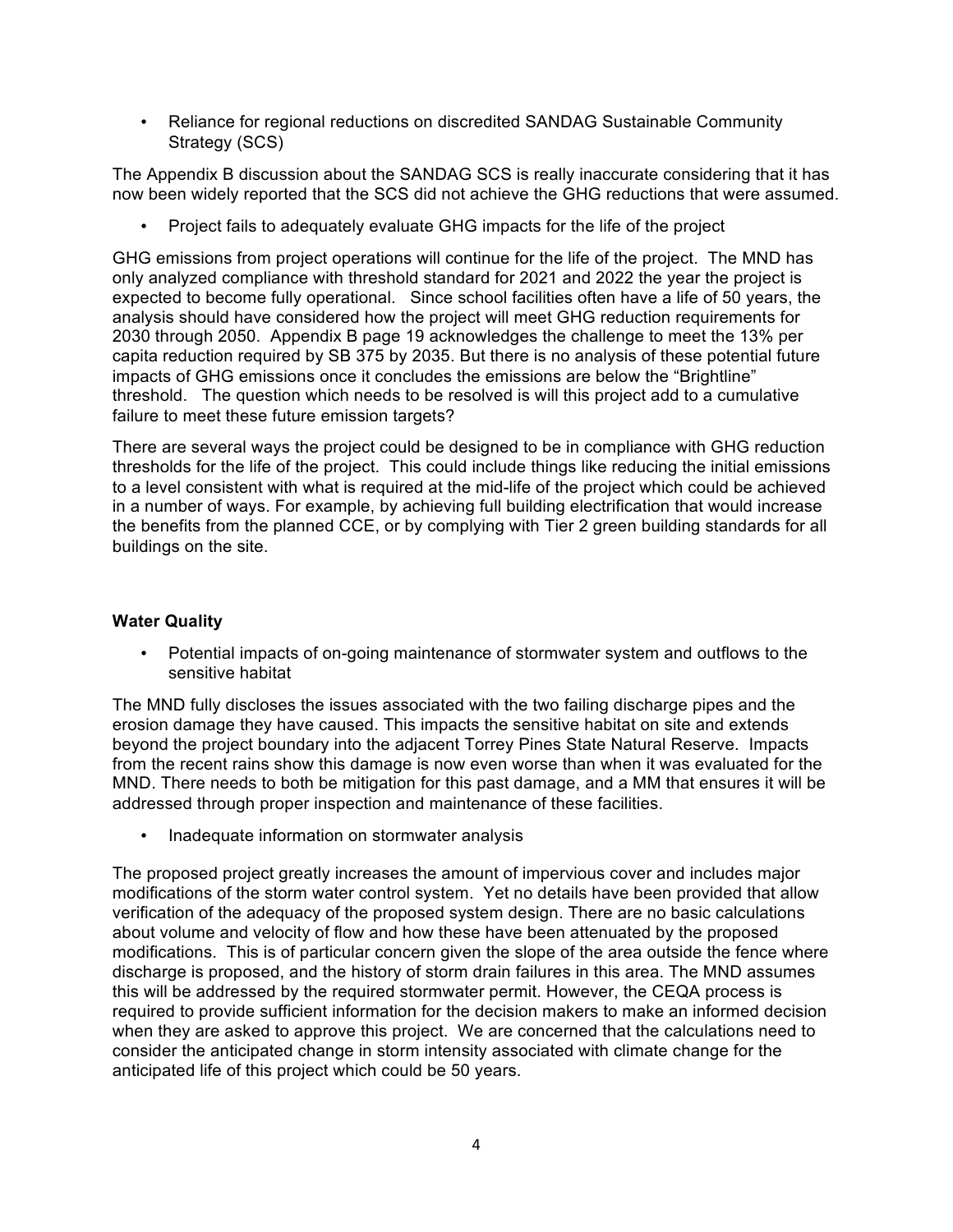Please provide the storm water analysis that supports the conclusion in the MND that there will be no adverse impacts from project initiation throughout the entire life of the project. Please also consider additional creative design features to retain and infiltrate of stormwater onsite to the maximum extent possible to minimize storm water releases into Torrey Pines State Natural Reserve.

## **Noise**

• Potential impact on adjacent Torrey Pines State Natural Reserve

The noise analysis considered nearby residents, but completely failed to address potential impacts on the adjacent reserve. This should consider regular operations as well as any impacts associated with night time use of the facility.

## **Public Services- Wildfire Risk**

• Need for an evacuation time study

We believe this area is within the high severity risk fire zone because of its location adjacent to hardline preserve land. The County of San Diego now asks developers of projects within this zone to "voluntarily" prepare an evacuation time study. Such studies consider roadway capacity and local demographics to compute the time it will take to evacuate an area. Schools are of particular concern in planning for evacuations because typically there is extensive traffic into the site right at the time the evacuation out of the site is needed. Given the site configuration with one way in and out, more cars inside the site boundary, and no change in nearby roadway capacity this could result in a substantial increase in potential evacuation times. Conducting such a study might highlight the need for site changes, roadway modifications or other operational considerations to improve the evacuation time for the school and for the entire neighborhood that might need to be evacuated.

Furthermore, the school student population has increased substantially from the time it was originally constructed for 350 students to the current proposal for 504, with no analysis of the impacts of these increases on evacuation times. Failure to adequately evaluate this risk, and the resultant impact on public safety response times is a potential significant adverse impact that has not been addressed.

# **Public Services- Recreation**

• Inadequate analysis of adverse impacts on recreation

This school, like many schools, provides important open space and recreational benefits to the surrounding community. There is a substantial reduction in the size of the playing fields from about 160,000 square feet to less than half that amount. This is of concern because there are essentially no public parks serving this Del Mar Heights neighborhood. These fields were originally constructed with community funds to help serve the broader community's recreational needs. These school fields have functioned as the de facto community park. Reducing the size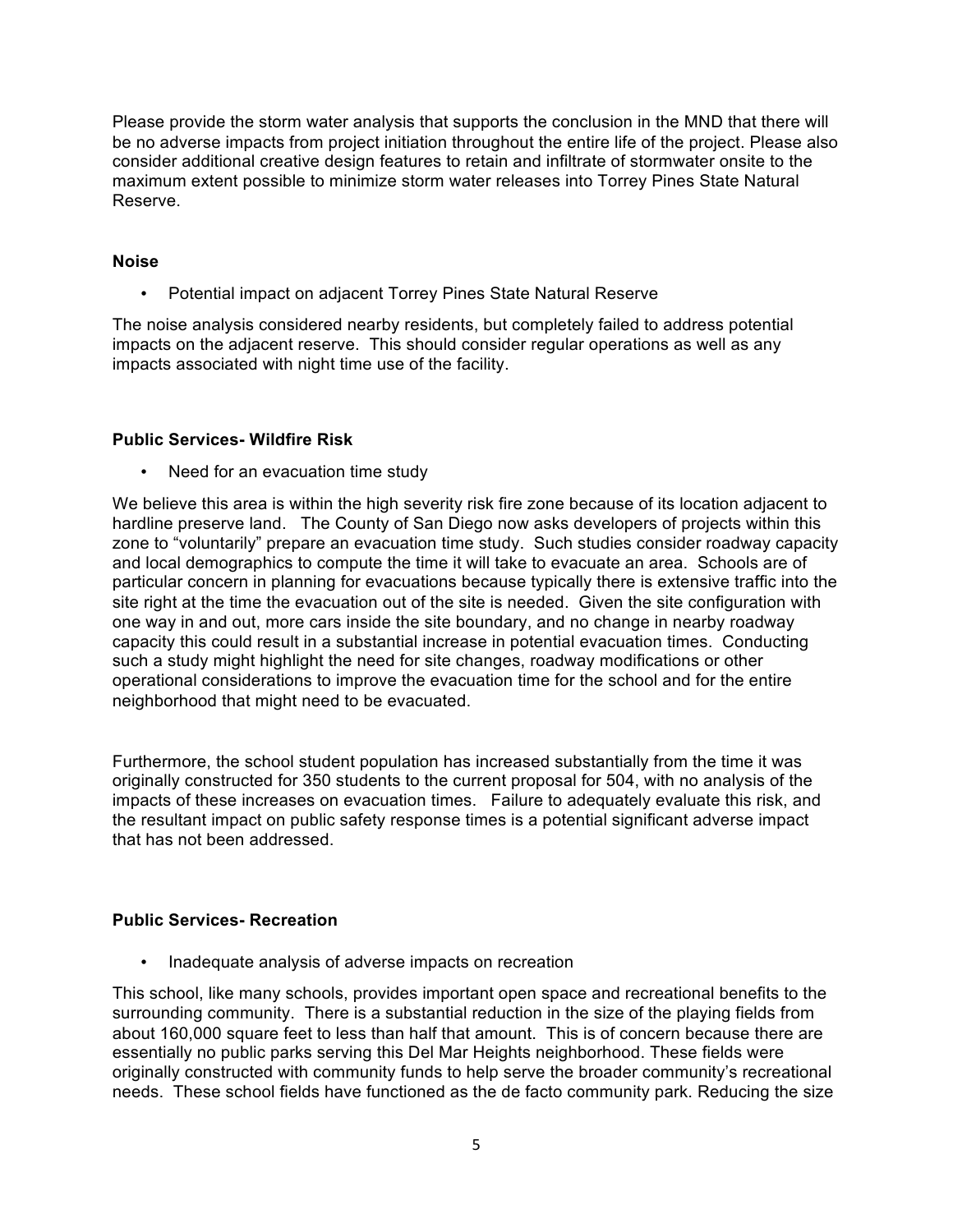of these fields and the hardtop play area results in a significant impact to recreational services to the community.

Furthermore, the City of San Diego and the California Department of Education have specific standards for recreational amenities which will no longer be met if the changes are made. The State guide for minimum school field size for a student population of this size is 142,560 square feet. ( See California Department of Education 's Guide to School Site Analysis and Development, which can be found at https://www.cde.ca.gov/ls/fa/sf/guideschoolsite.asp#sitemaster ).

We believe that this project as proposed has not fully addressed all of the associated environmental impacts. A much more thorough analysis of these impacts, and better design/mitigation is essential before this project is approved.

Thank you for your consideration of these comments. We are committed to work with you toward the implementation of a project that meets your objectives and minimizes/mitigates all of its adverse impacts.

Sincerely,

Diane Nygaard Co-Chair Conservation Committee, Sierra Club North County Coastal Group

Attachment A: MSCP, City of San Diego Section 1.4.3 land Use Adjacency Guidelines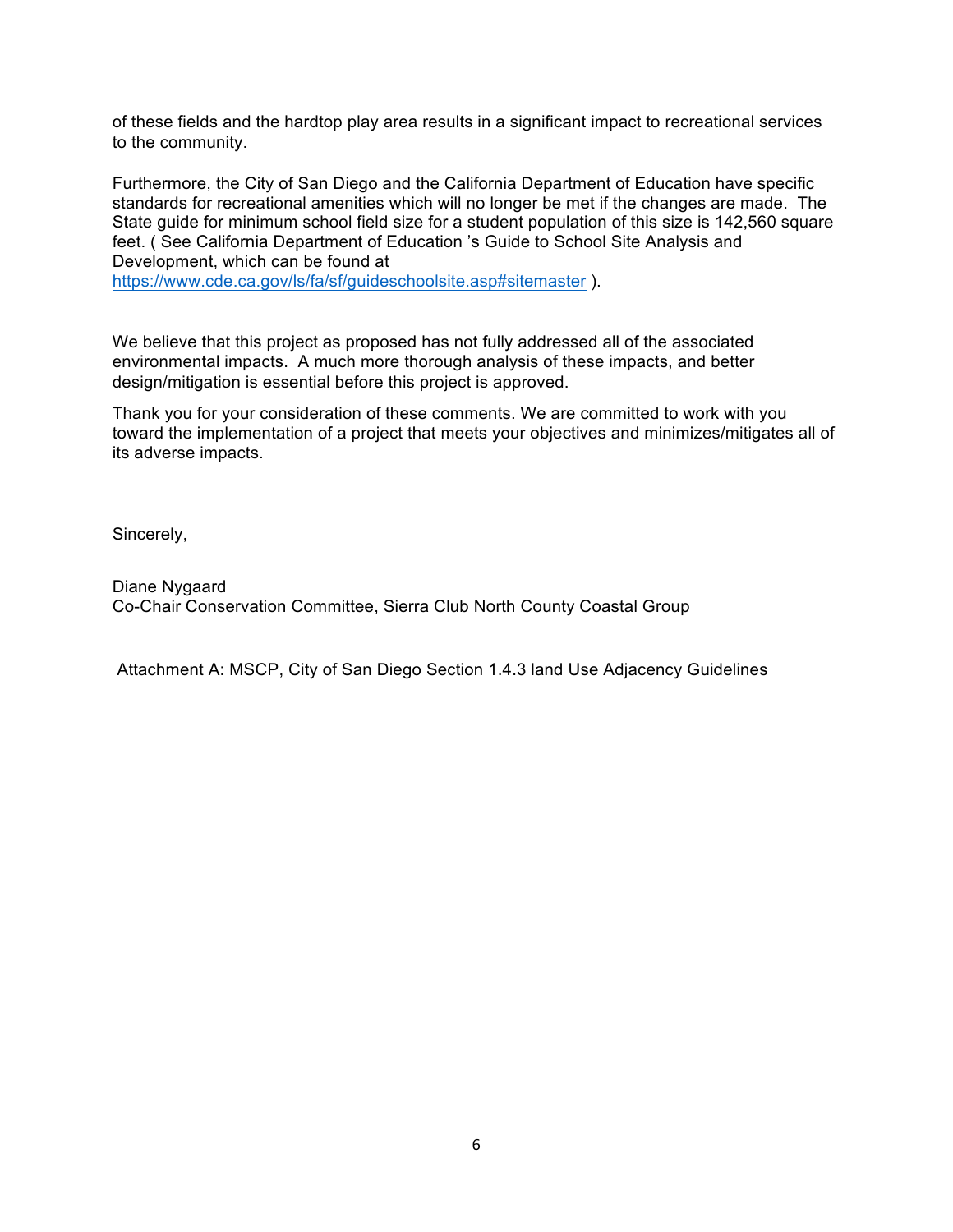### Attachment A

MSCP, City of San Diego Section 1.4.3 land Use Adjacency Guidelines

#### **1.4.3 Land Use Adjacency Guidelines**

Land uses planned or existing adjacent to the MHPA include single and multiple family residential, active recreation, commercial, industrial, agricultural, landfills, and extractive uses. Land uses adjacent to the MHPA will be managed to ensure minimal impacts to the MHPA. Consideration will be given to good planning principles in relation to adjacent land uses as described below. The following are adjacency guidelines that will be addressed, on a project-by-project basis, during either the planning (new development) or management (new and existing development) stages to minimize impacts and maintain the function of the MHPA. Implementation of these guidelines is addressed further in Section 1.5, Framework Management Plan. Many of these issues will be identified and addressed through the CEQA Process. 

#### **Drainage**

1. All new and proposed parking lots and developed areas in and adjacent to the preserve must not drain directly into the MHPA. All developed and paved areas must prevent the release of toxins, chemicals, petroleum products, exotic plant materials and other elements that might degrade or harm the natural environment or ecosystem processes within the MHPA. This can be accomplished using a variety of methods including natural detention basins, grass swales or mechanical trapping devices. These systems should be maintained approximately once a year, or as often as needed, to ensure proper functioning. Maintenance should include dredging out sediments if needed, removing exotic plant materials, and adding chemical-neutralizing compounds (e.g., clay compounds) when necessary and appropriate. 

#### **Toxics**

2. Land uses, such as recreation and agriculture, that use chemicals or generate by-products such as manure, that are potentially toxic or impactive to wildlife, sensitive species, habitat, or water quality need to incorporate measures to reduce impacts caused by the application and/or drainage of such materials into the MHPA. Such measures should include drainage/detention basins, swales, or holding areas with non-invasive grasses or wetland-type native vegetation to filter out the toxic materials. Regular maintenance should be provided. Where applicable, this requirement should be incorporated into leases on publicly owned property as leases come up for renewal.

#### **Lighting**

3. Lighting of all developed areas adjacent to the MHPA should be directed away from the MHPA. Where necessary, development should provide adequate shielding with non-invasive plant materials (preferably native), berming, and/or other methods to protect the MHPA and sensitive species from night lighting.

#### **Noise**